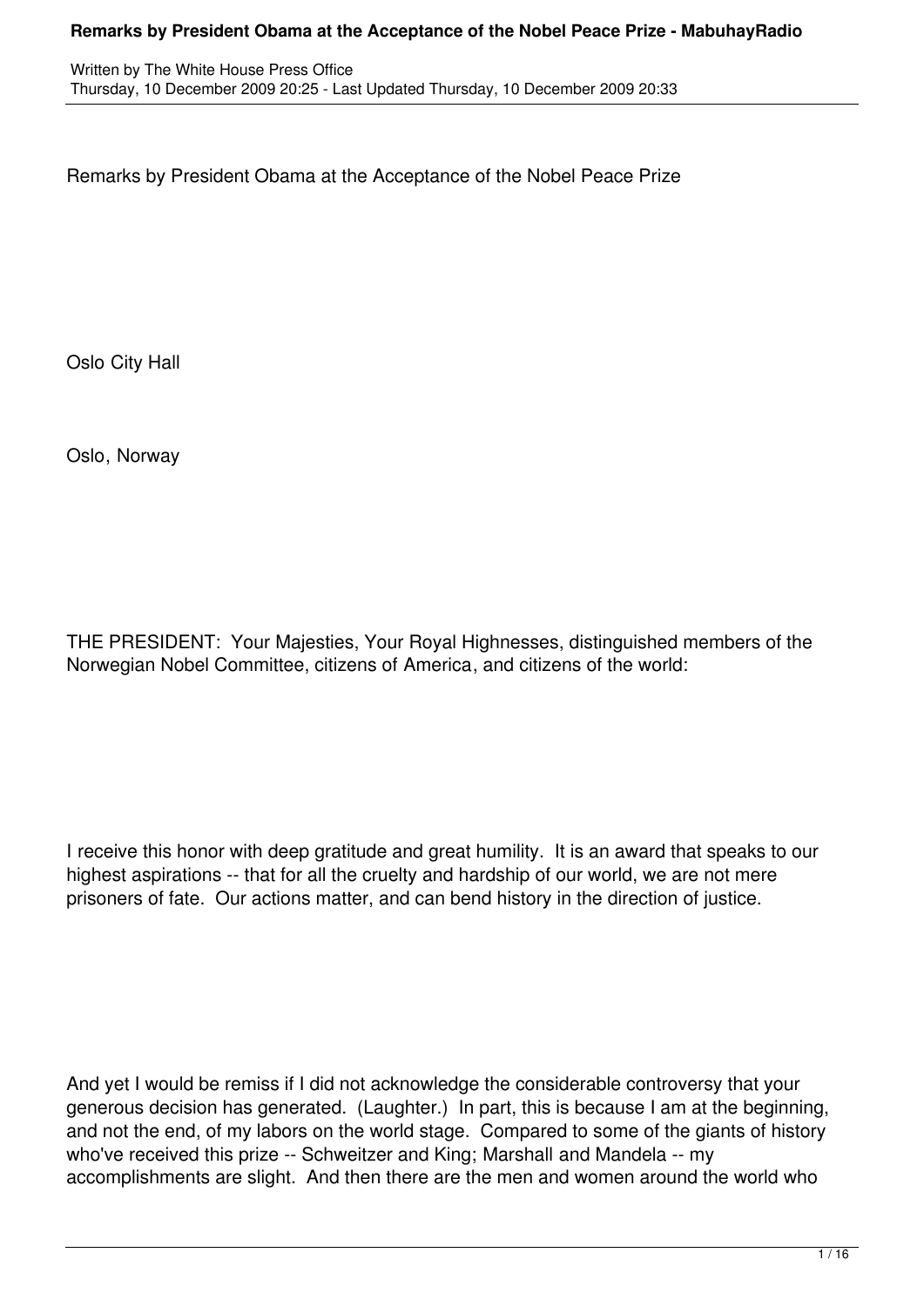Written by The White House Press Office Thursday, 10 December 2009 20:25 - Last Updated Thursday, 10 December 2009 20:33

have been jailed and beaten in the pursuit of justice; those who toil in humanitarian organizations to relieve suffering; the unrecognized millions whose quiet acts of courage and compassion inspire even the most hardened cynics. I cannot argue with those who find these men and women -- some known, some obscure to all but those they help -- to be far more deserving of this honor than I.

But perhaps the most profound issue surrounding my receipt of this prize is the fact that I am the Commander-in-Chief of the military of a nation in the midst of two wars. One of these wars is winding down. The other is a conflict that America did not seek; one in which we are joined by 42 other countries -- including Norway -- in an effort to defend ourselves and all nations from further attacks.

Still, we are at war, and I'm responsible for the deployment of thousands of young Americans to battle in a distant land. Some will kill, and some will be killed. And so I come here with an acute sense of the costs of armed conflict -- filled with difficult questions about the relationship between war and peace, and our effort to replace one with the other.

Now these questions are not new. War, in one form or another, appeared with the first man. At the dawn of history, its morality was not questioned; it was simply a fact, like drought or disease -- the manner in which tribes and then civilizations sought power and settled their differences.

And over time, as codes of law sought to control violence within groups, so did philosophers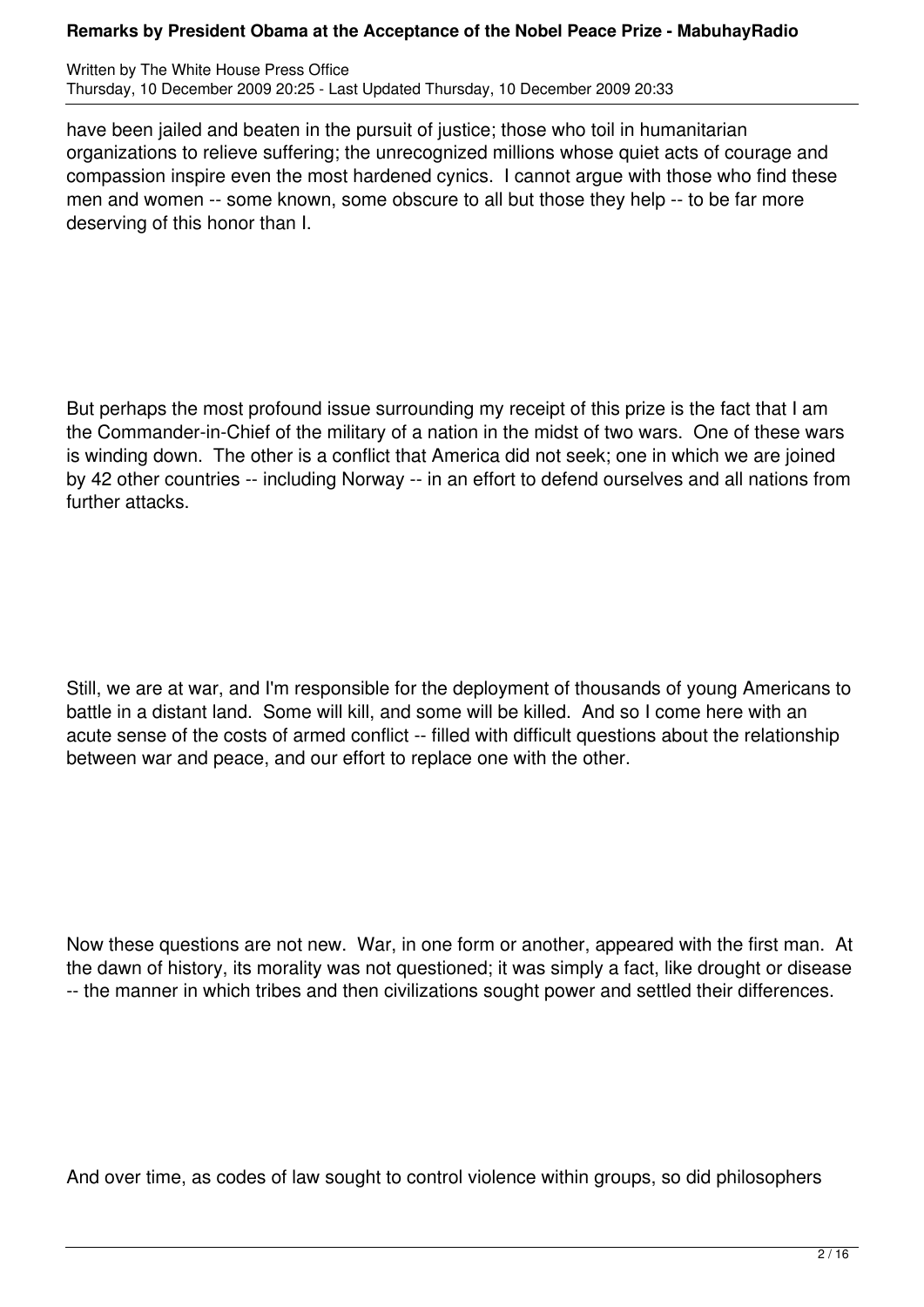Written by The White House Press Office Thursday, 10 December 2009 20:25 - Last Updated Thursday, 10 December 2009 20:33

and clerics and statesmen seek to regulate the destructive power of war. The concept of a "just war" emerged, suggesting that war is justified only when certain conditions were met: if it is waged as a last resort or in self-defense; if the force used is proportional; and if, whenever possible, civilians are spared from violence.

Of course, we know that for most of history, this concept of "just war" was rarely observed. The capacity of human beings to think up new ways to kill one another proved inexhaustible, as did our capacity to exempt from mercy those who look different or pray to a different God. Wars between armies gave way to wars between nations -- total wars in which the distinction between combatant and civilian became blurred. In the span of 30 years, such carnage would twice engulf this continent. And while it's hard to conceive of a cause more just than the defeat of the Third Reich and the Axis powers, World War II was a conflict in which the total number of civilians who died exceeded the number of soldiers who perished.

In the wake of such destruction, and with the advent of the nuclear age, it became clear to victor and vanquished alike that the world needed institutions to prevent another world war. And so, a quarter century after the United States Senate rejected the League of Nations -- an idea for which Woodrow Wilson received this prize -- America led the world in constructing an architecture to keep the peace: a Marshall Plan and a United Nations, mechanisms to govern the waging of war, treaties to protect human rights, prevent genocide, restrict the most dangerous weapons.

In many ways, these efforts succeeded. Yes, terrible wars have been fought, and atrocities committed. But there has been no Third World War. The Cold War ended with jubilant crowds dismantling a wall. Commerce has stitched much of the world together. Billions have been lifted from poverty. The ideals of liberty and self-determination, equality and the rule of law have haltingly advanced. We are the heirs of the fortitude and foresight of generations past, and it is a legacy for which my own country is rightfully proud.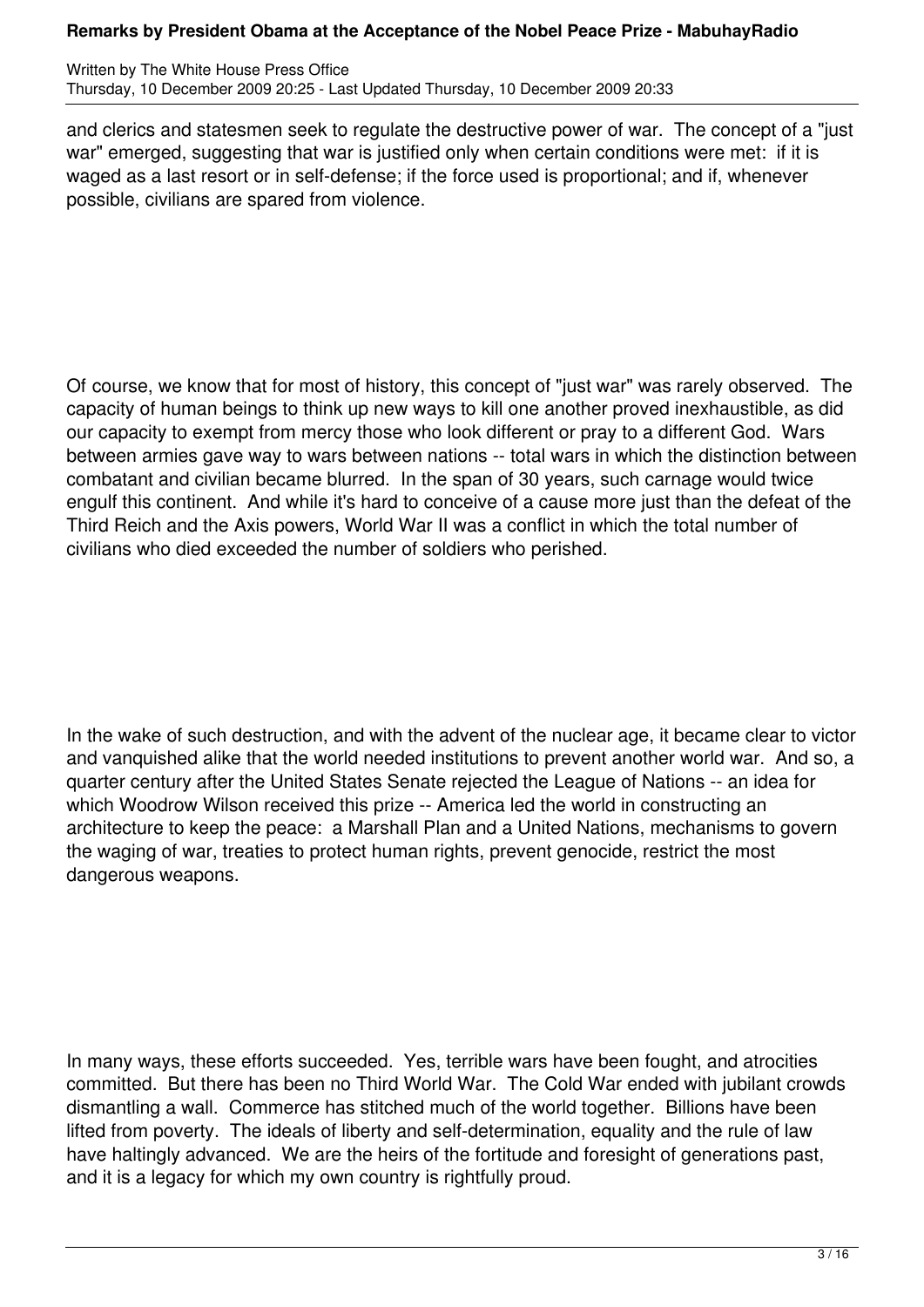And yet, a decade into a new century, this old architecture is buckling under the weight of new threats. The world may no longer shudder at the prospect of war between two nuclear superpowers, but proliferation may increase the risk of catastrophe. Terrorism has long been a tactic, but modern technology allows a few small men with outsized rage to murder innocents on a horrific scale.

M oreover, wars between nations have increasingly given way to wars within nations. The resurgence of ethnic or sectarian conflicts; the growth of secessionist movements, insurgencies, and failed states -- all these things have increasingly trapped civilians in unending chaos. In today's wars, many more civilians are killed than soldiers; the seeds of future conflict are sown, economies are wrecked, civil societies torn asunder, refugees amassed, children scarred.

I do not bring with me today a definitive solution to the problems of war. What I do know is that meeting these challenges will require the same vision, hard work, and persistence of those men and women who acted so boldly decades ago. And it will require us to think in new ways about the notions of just war and the imperatives of a just peace.

We must begin by acknowledging the hard truth: We will not eradicate violent conflict in our lifetimes. There will be times when nations -- acting individually or in concert -- will find the use of force not only necessary but morally justified.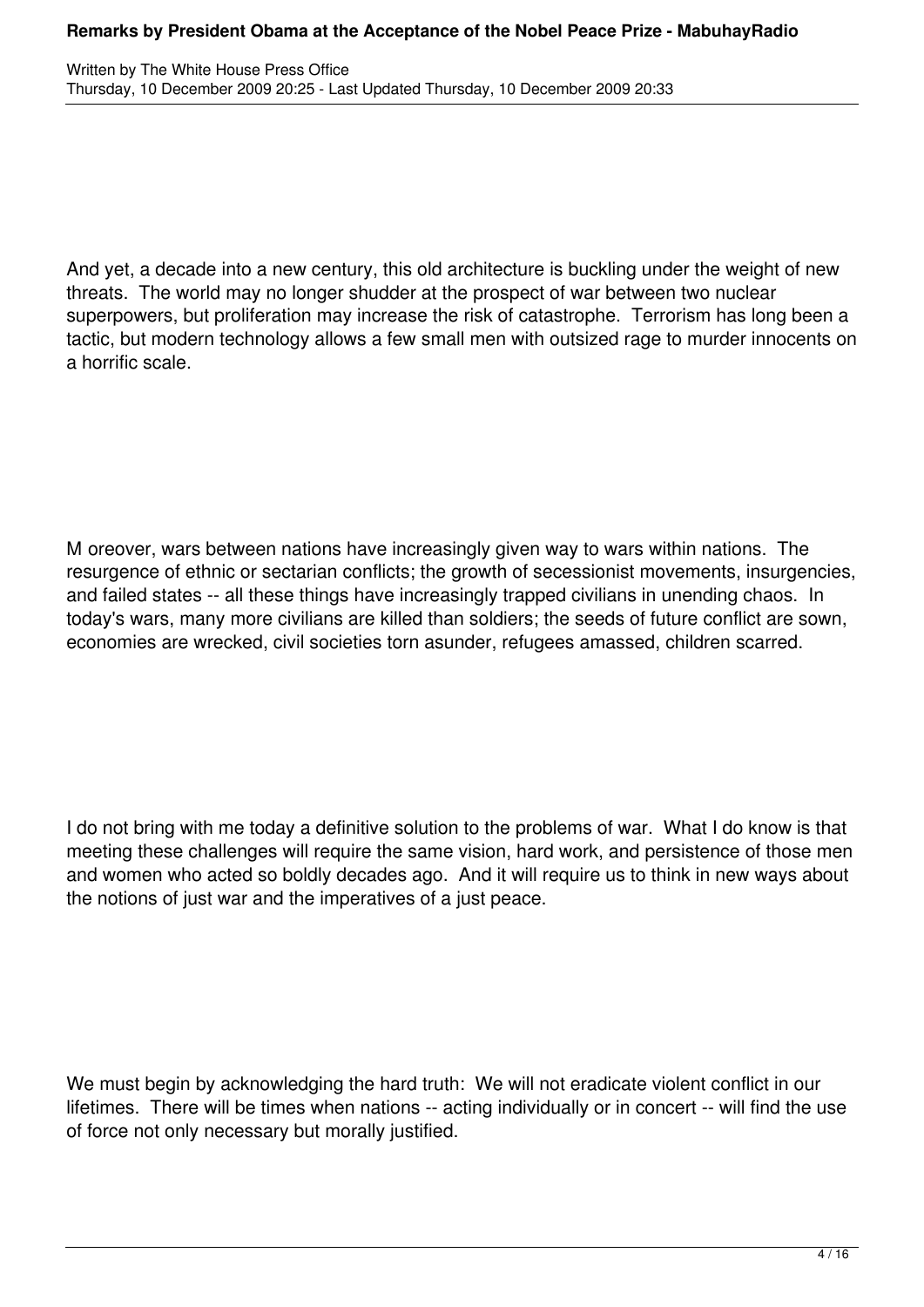I make this statement mindful of what Martin Luther King Jr. said in this same ceremony years ago: "Violence never brings permanent peace. It solves no social problem: it merely creates new and more complicated ones." As someone who stands here as a direct consequence of Dr. King's life work, I am living testimony to the moral force of non-violence. I know there's nothing weak -- nothing passive -- nothing naïve -- in the creed and lives of Gandhi and King.

But as a head of state sworn to protect and defend my nation, I cannot be guided by their examples alone. I face the world as it is, and cannot stand idle in the face of threats to the American people. For make no mistake: Evil does exist in the world. A non-violent movement could not have halted Hitler's armies. Negotiations cannot convince al Qaeda's leaders to lay down their arms. To say that force may sometimes be necessary is not a call to cynicism -- it is a recognition of history; the imperfections of man and the limits of reason.

I raise this point, I begin with this point because in many countries there is a deep ambivalence about military action today, no matter what the cause. And at times, this is joined by a reflexive suspicion of America, the world's sole military superpower.

B ut the world must remember that it was not simply international institutions -- not just treaties and declarations -- that brought stability to a post-World War II world. Whatever mistakes we have made, the plain fact is this: The United States of America has helped underwrite global security for more than six decades with the blood of our citizens and the strength of our arms. The service and sacrifice of our men and women in uniform has promoted peace and prosperity from Germany to Korea, and enabled democracy to take hold in places like the Balkans. We have borne this burden not because we seek to impose our will. We have done so out of enlightened self-interest -- because we seek a better future for our children and grandchildren, and we believe that their lives will be better if others' children and grandchildren can live in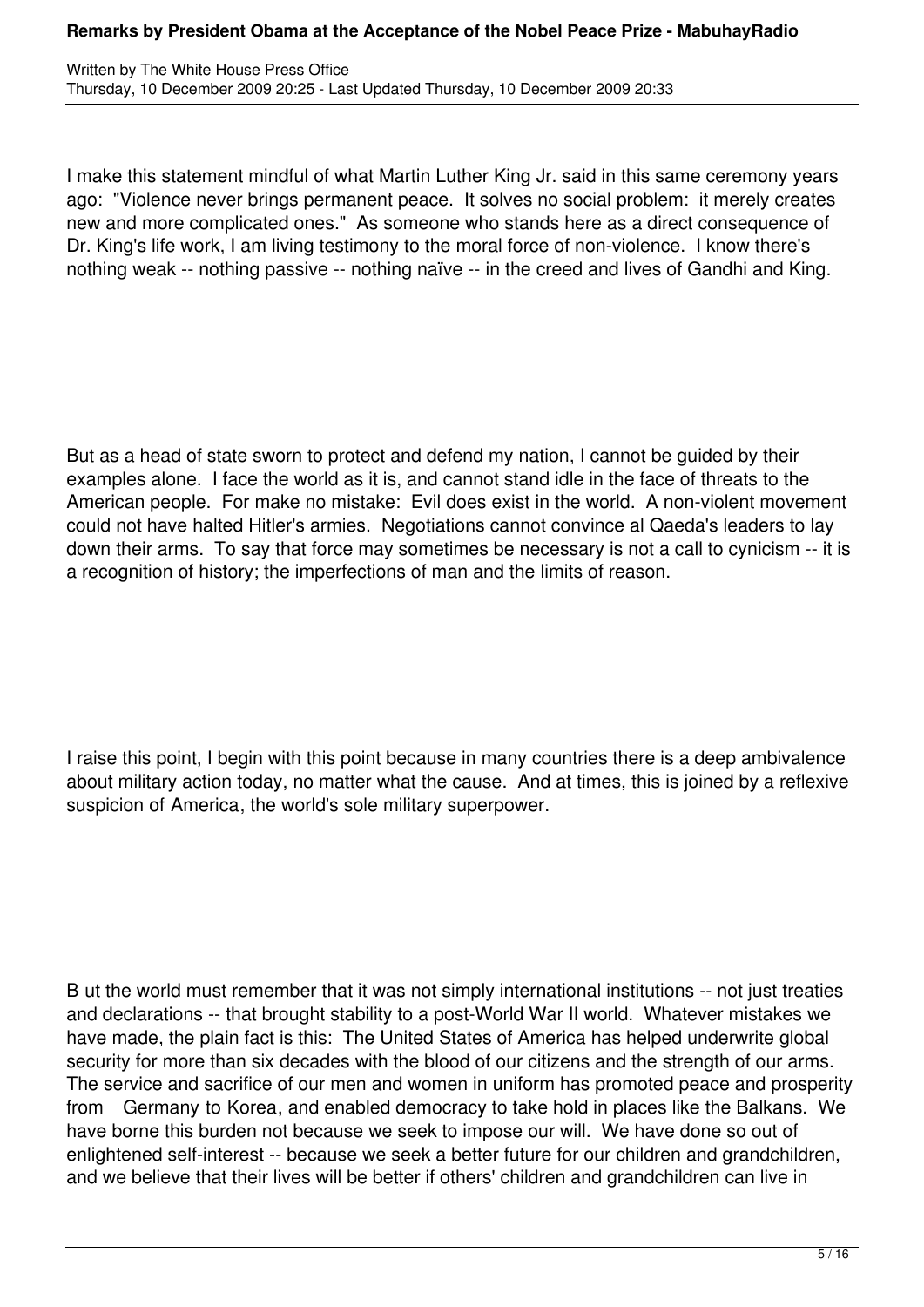freedom and prosperity.

So yes, the instruments of war do have a role to play in preserving the peace. And yet this truth must coexist with another -- that no matter how justified, war promises human tragedy. The soldier's courage and sacrifice is full of glory, expressing devotion to country, to cause, to comrades in arms. But war itself is never glorious, and we must never trumpet it as such.

So part of our challenge is reconciling these two seemingly inreconcilable truths -- that war is sometimes necessary, and war at some level is an expression of human folly. Concretely, we must direct our effort to the task that President Kennedy called for long ago. "Let us focus," he said, "on a more practical, more attainable peace, based not on a sudden revolution in human nature but on a gradual evolution in human institutions." A gradual evolution of human institutions.

What might this evolution look like? What might these practical steps be?

To begin with, I believe that all nations -- strong and weak alike -- must adhere to standards that govern the use of force. I -- like any head of state -- reserve the right to act unilaterally if necessary to defend my nation. Nevertheless, I am convinced that adhering to standards, international standards, strengthens those who do, and isolates and weakens those who don't.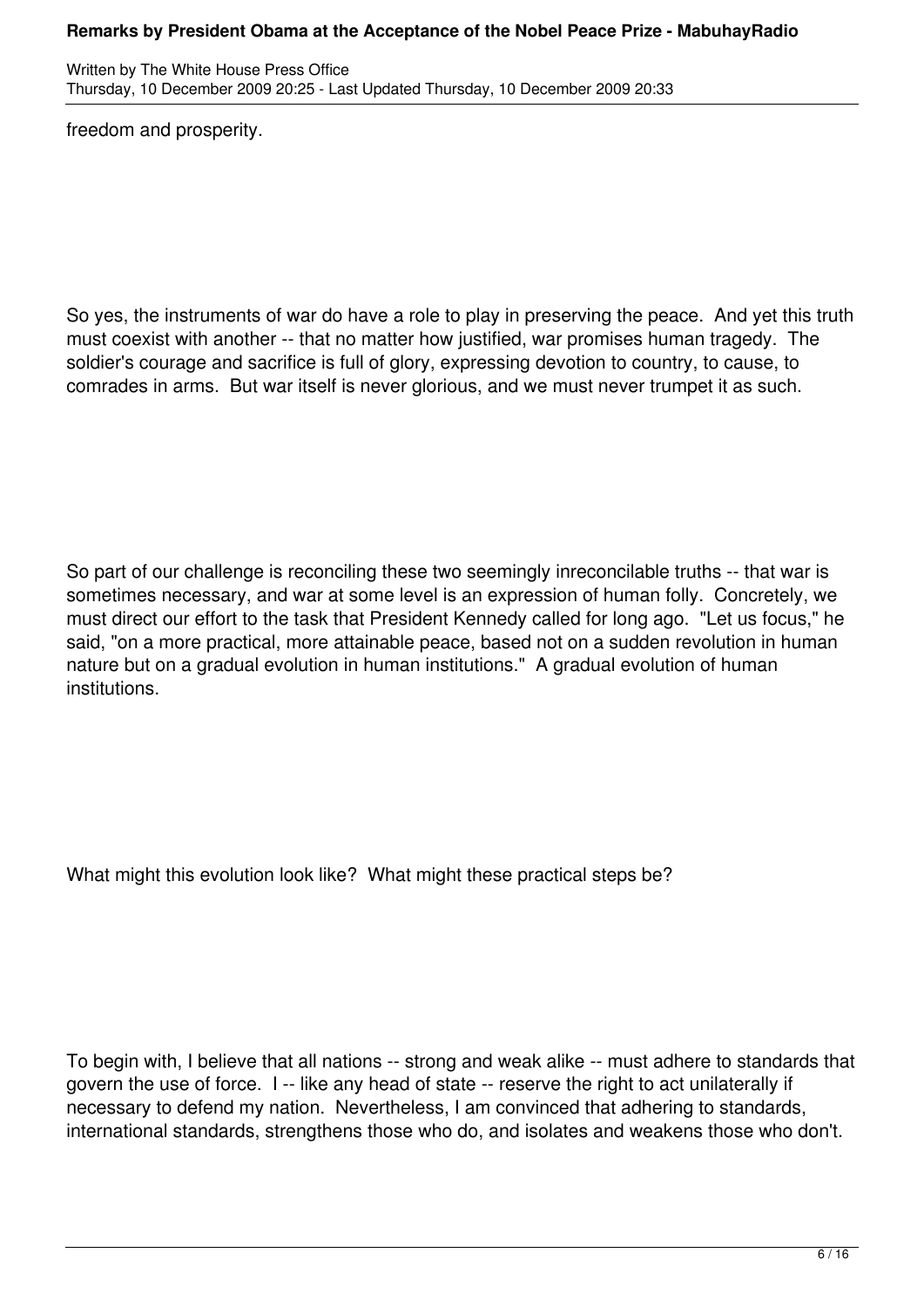T he world rallied around America after the 9/11 attacks, and continues to support our efforts in Afghanistan

, because of the horror of those senseless attacks and the recognized principle of self-defense. Likewise, the world recognized the need to confront Saddam Hussein when he invaded Kuwait

-- a consensus that sent a clear message to all about the cost of aggression.

Furthermore, America -- in fact, no nation -- can insist that others follow the rules of the road if we refuse to follow them ourselves. For when we don't, our actions appear arbitrary and undercut the legitimacy of future interventions, no matter how justified.

And this becomes particularly important when the purpose of military action extends beyond self-defense or the defense of one nation against an aggressor. More and more, we all confront difficult questions about how to prevent the slaughter of civilians by their own government, or to stop a civil war whose violence and suffering can engulf an entire region.

I believe that force can be justified on humanitarian grounds, as it was in the Balkans, or in other places that have been scarred by war. Inaction tears at our conscience and can lead to more costly intervention later. That's why all responsible nations must embrace the role that militaries with a clear mandate can play to keep the peace.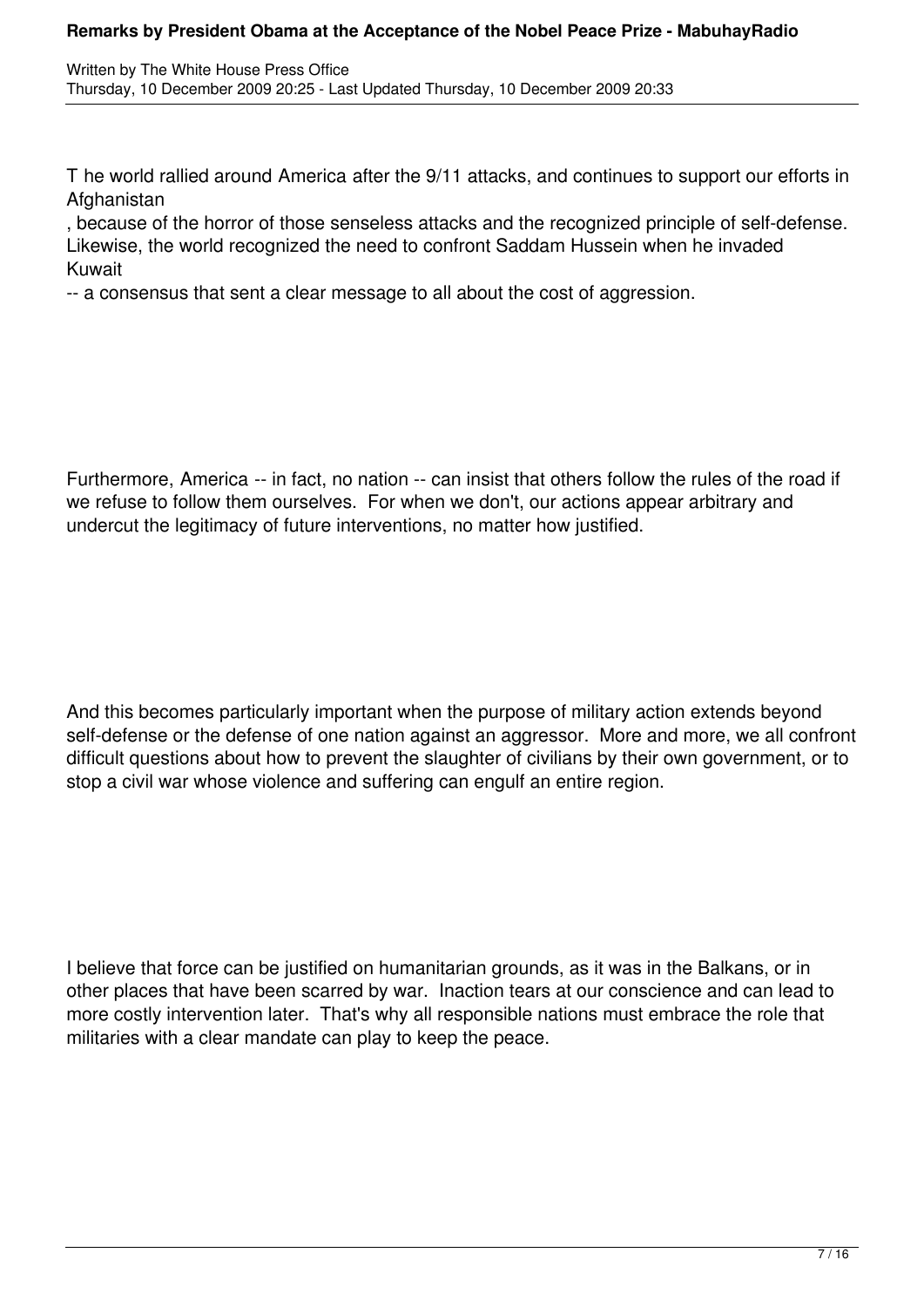Written by The White House Press Office Thursday, 10 December 2009 20:25 - Last Updated Thursday, 10 December 2009 20:33

America's commitment to global security will never waver. But in a world in which threats are more diffuse, and missions more complex, America cannot act alone. America alone cannot secure the peace. This is true in Afghanistan

. This is true in failed states like

Somalia

, where terrorism and piracy is joined by famine and human suffering. And sadly, it will continue to be true in unstable regions for years to come.

The leaders and soldiers of NATO countries, and other friends and allies, demonstrate this truth through the capacity and courage they've shown in Afghanistan. But in many countries, there is a disconnect between the efforts of those who serve and the ambivalence of the broader public. I understand why war is not popular, but I also know this: The belief that peace is desirable is rarely enough to achieve it. Peace requires responsibility. Peace entails sacrifice. That's why NATO continues to be indispensable. That's why we must strengthen U.N. and regional peacekeeping, and not leave the task to a few countries. That's why we honor those who return home from peacekeeping and training abroad to Oslo

and Rome ; to **Ottawa** and Sydney; to Dhaka and Kigali -- we honor them not as makers of war, but of wagers -- but as wagers of peace.

Let me make one final point about the use of force. Even as we make difficult decisions about going to war, we must also think clearly about how we fight it. The Nobel Committee recognized this truth in awarding its first prize for peace to Henry Dunant -- the founder of the Red Cross, and a driving force behind the Geneva Conventions.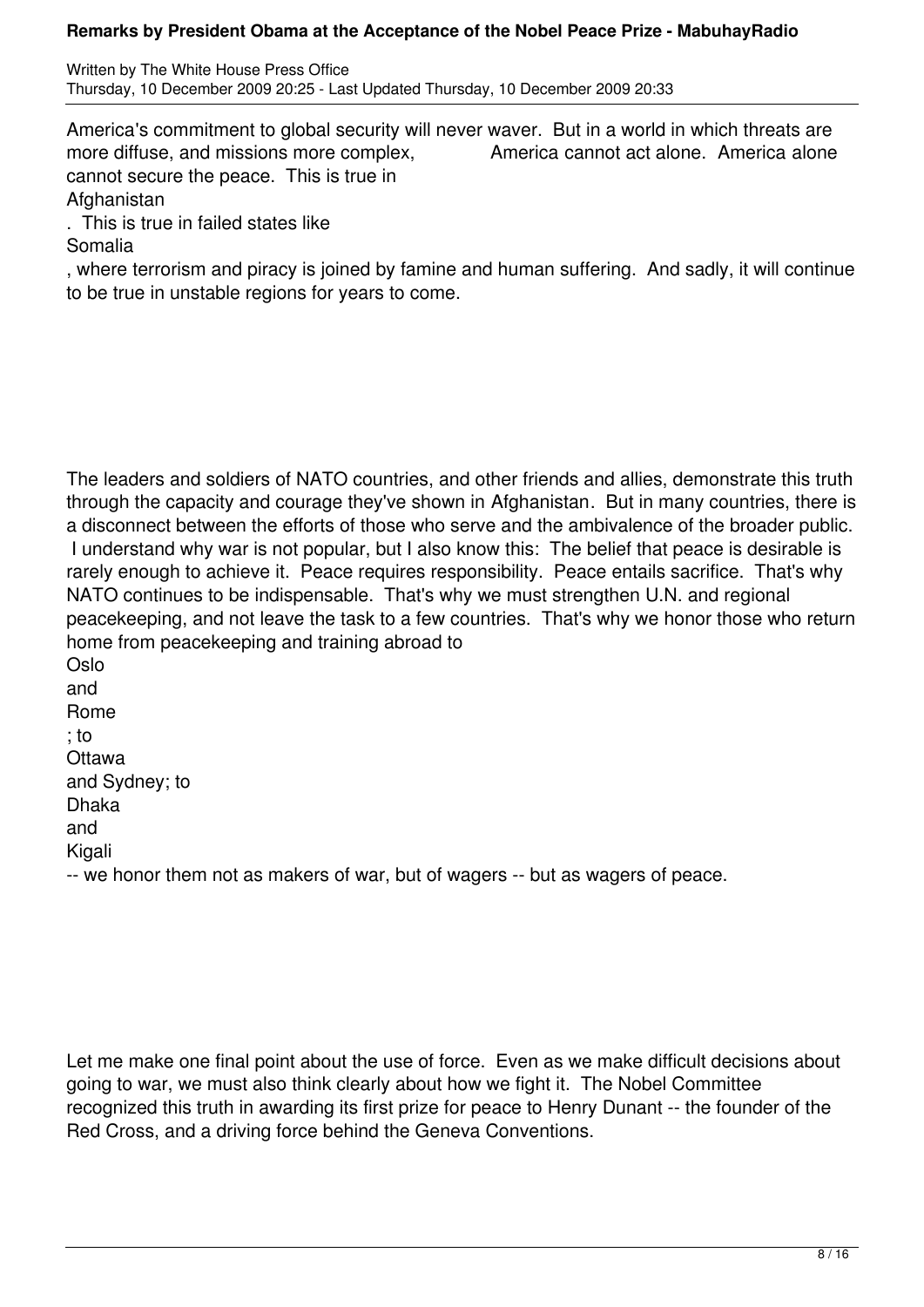W here force is necessary, we have a moral and strategic interest in binding ourselves to certain rules of conduct. And even as we confront a vicious adversary that abides by no rules, I believe the United States of America must remain a standard bearer in the conduct of war. That is what makes us different from those whom we fight. That is a source of our strength. That is why I prohibited torture. That is why I ordered the prison at Guantanamo

# Bay

closed. And that is why I have reaffirmed

# America

's commitment to abide by the Geneva Conventions. We lose ourselves when we compromise the very ideals that we fight to defend. (Applause.) And we honor -- we honor those ideals by upholding them not when it's easy, but when it is hard.

I have spoken at some length to the question that must weigh on our minds and our hearts as we choose to wage war. But let me now turn to our effort to avoid such tragic choices, and speak of three ways that we can build a just and lasting peace.

First, in dealing with those nations that break rules and laws, I believe that we must develop alternatives to violence that are tough enough to actually change behavior -- for if we want a lasting peace, then the words of the international community must mean something. Those regimes that break the rules must be held accountable. Sanctions must exact a real price. Intransigence must be met with increased pressure -- and such pressure exists only when the world stands together as one.

One urgent example is the effort to prevent the spread of nuclear weapons, and to seek a world without them. In the middle of the last century, nations agreed to be bound by a treaty whose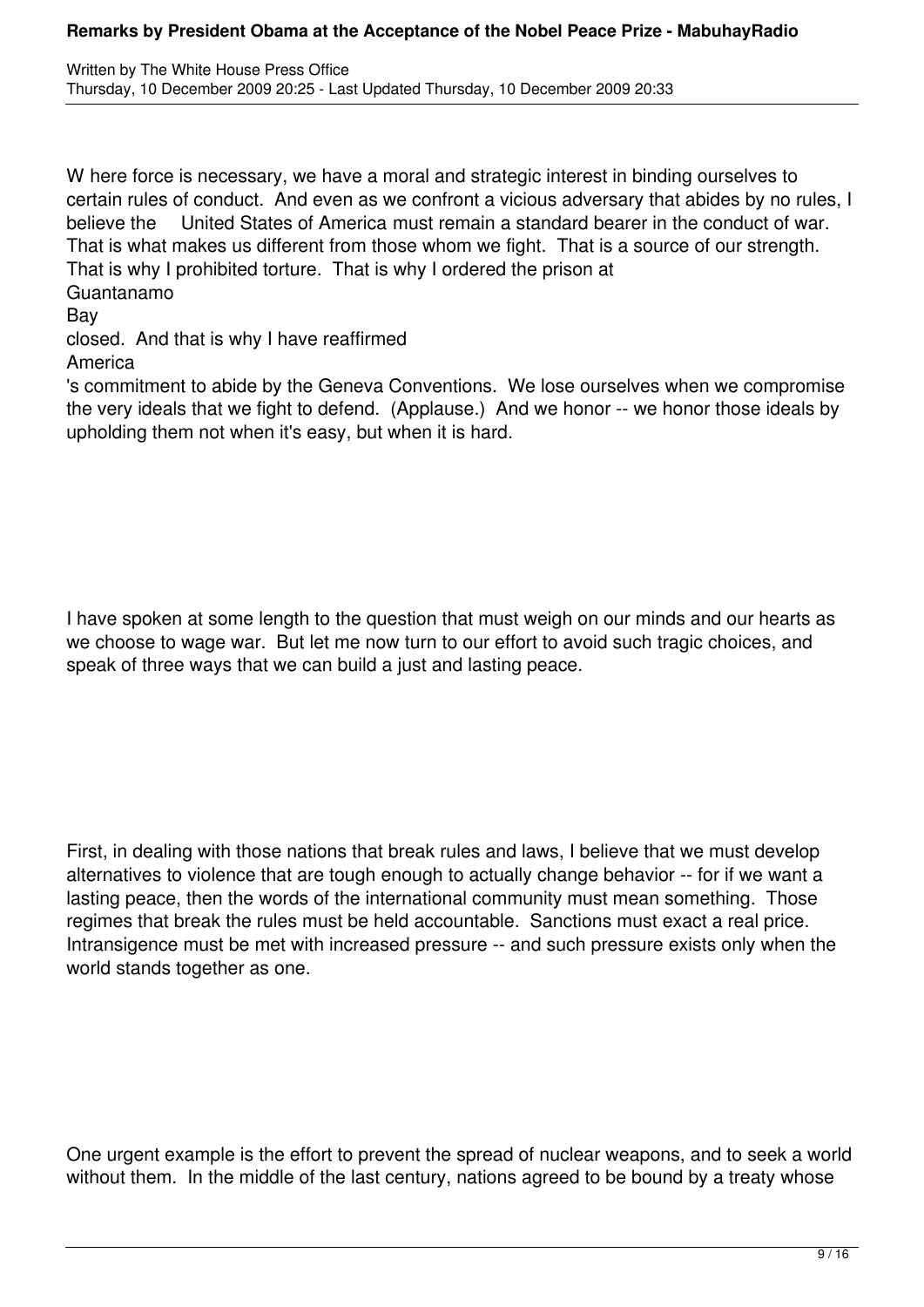Written by The White House Press Office Thursday, 10 December 2009 20:25 - Last Updated Thursday, 10 December 2009 20:33

bargain is clear: All will have access to peaceful nuclear power; those without nuclear weapons will forsake them; and those with nuclear weapons will work towards disarmament. I am committed to upholding this treaty. It is a centerpiece of my foreign policy. And I'm working with President Medvedev to reduce America and Russia's nuclear stockpiles.

But it is also incumbent upon all of us to insist that nations like Iran and North Korea do not game the system. Those who claim to respect international law cannot avert their eyes when those laws are flouted. Those who care for their own security cannot ignore the danger of an arms race in the

Middle East

or

East Asia

. Those who seek peace cannot stand idly by as nations arm themselves for nuclear war.

The same principle applies to those who violate international laws by brutalizing their own people. When there is genocide in Darfur, systematic rape in Congo, repression in Burma - there must be consequences. Yes, there will be engagement; yes, there will be diplomacy - but there must be consequences when those things fail. And the closer we stand together, the less likely we will be faced with the choice between armed intervention and complicity in oppression.

This brings me to a second point -- the nature of the peace that we seek. For peace is not merely the absence of visible conflict. Only a just peace based on the inherent rights and dignity of every individual can truly be lasting.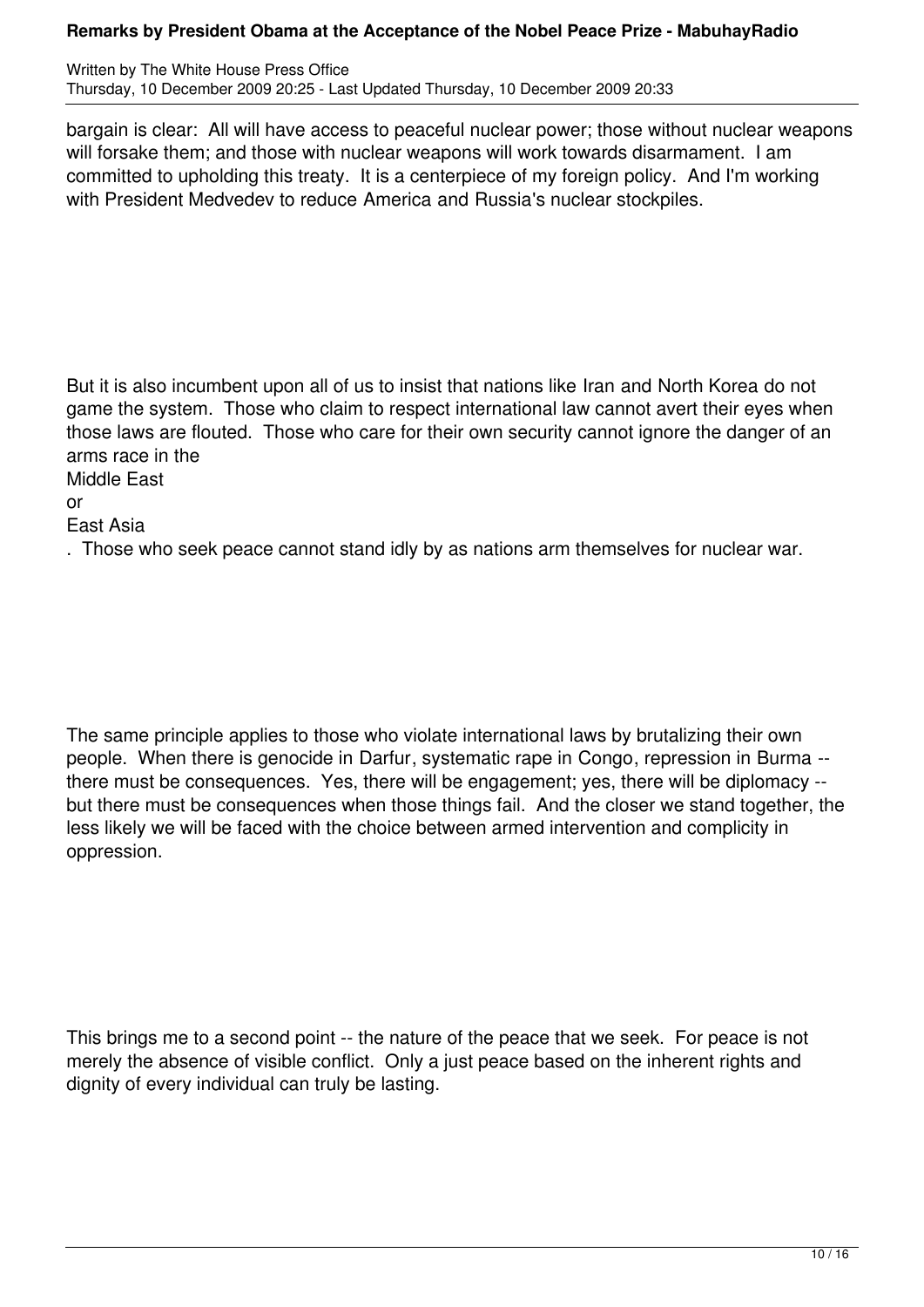It was this insight that drove drafters of the Universal Declaration of Human Rights after the Second World War. In the wake of devastation, they recognized that if human rights are not protected, peace is a hollow promise.

And yet too often, these words are ignored. For some countries, the failure to uphold human rights is excused by the false suggestion that these are somehow Western principles, foreign to local cultures or stages of a nation's development. And within America, there has long been a tension between those who describe themselves as realists or idealists -- a tension that suggests a stark choice between the narrow pursuit of interests or an endless campaign to impose our values around the world.

I reject these choices. I believe that peace is unstable where citizens are denied the right to speak freely or worship as they please; choose their own leaders or assemble without fear. Pent-up grievances fester, and the suppression of tribal and religious identity can lead to violence. We also know that the opposite is true. Only when Europe became free did it finally find peace. America has a structure of the structure of the structure of the structure of the structure of the structure of the structure of the structure of the structure of the structure of the structure of the structure

never fought a war against a democracy, and our closest friends are governments that protect the rights of their citizens. No matter how callously defined, neither America

's interests -- nor the world's -- are served by the denial of human aspirations.

So even as we respect the unique culture and traditions of different countries, America will always be a voice for those aspirations that are universal. We will bear witness to the quiet dignity of reformers like Aung Sang Suu Kyi; to the bravery of Zimbabweans who cast their ballots in the face of beatings; to the hundreds of thousands who have marched silently through the streets of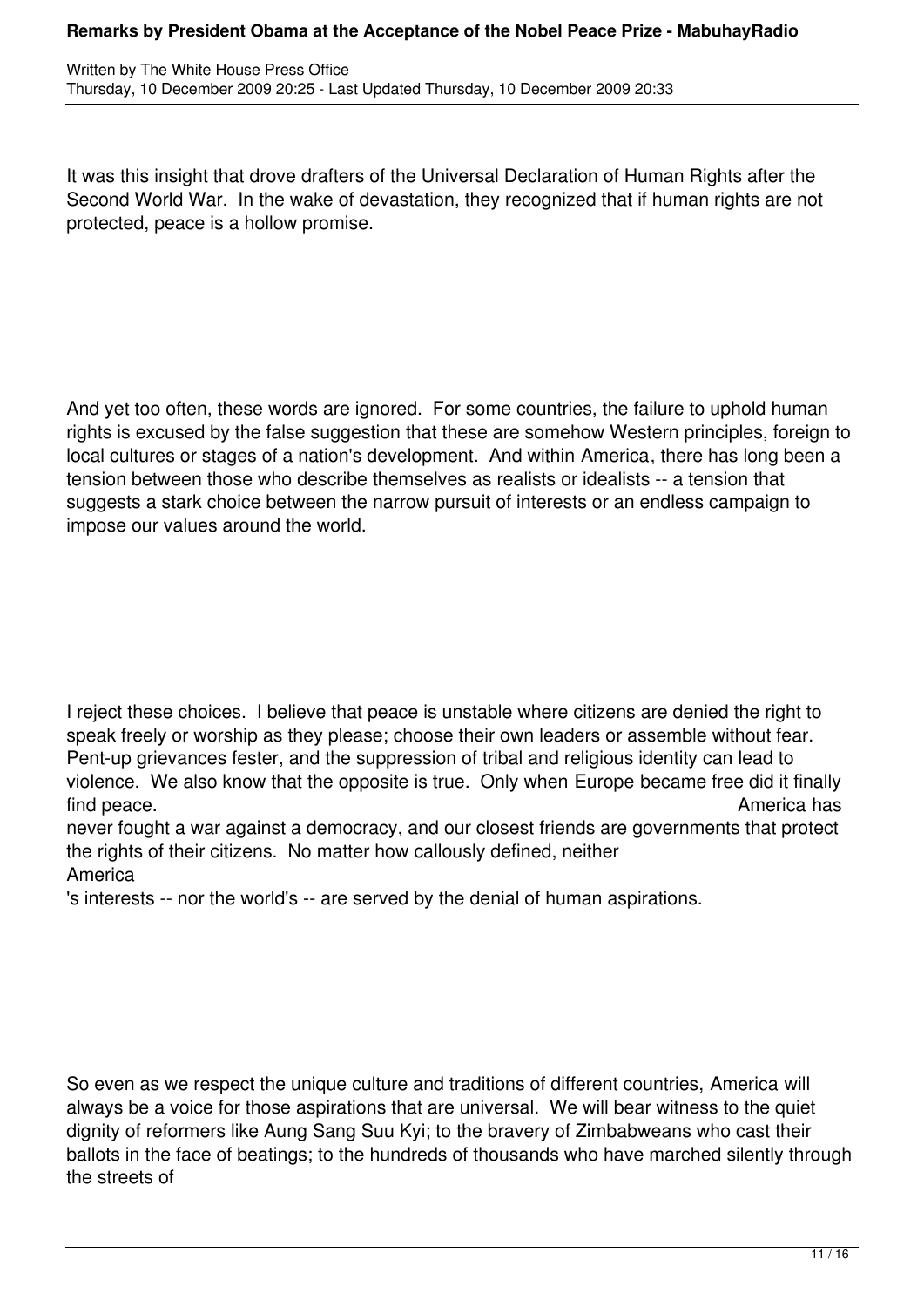Written by The White House Press Office Thursday, 10 December 2009 20:25 - Last Updated Thursday, 10 December 2009 20:33

Iran

. It is telling that the leaders of these governments fear the aspirations of their own people more than the power of any other nation. And it is the responsibility of all free people and free nations to make clear that these movements -- these movements of hope and history -- they have us on their side.

L et me also say this: The promotion of human rights cannot be about exhortation alone. At times, it must be coupled with painstaking diplomacy. I know that engagement with repressive regimes lacks the satisfying purity of indignation. But I also know that sanctions without outreach -- condemnation without discussion -- can carry forward only a crippling status quo. No repressive regime can move down a new path unless it has the choice of an open door.

In light of the Cultural Revolution's horrors, Nixon's meeting with Mao appeared inexcusable - and yet it surely helped set China on a path where millions of its citizens have been lifted from poverty and connected to open societies. Pope John Paul's engagement with Poland

created space not just for the Catholic Church, but for labor leaders like Lech Walesa. Ronald Reagan's efforts on arms control and embrace of perestroika not only improved relations with the

Soviet Union

, but empowered dissidents throughout

Eastern Europe

. There's no simple formula here. But we must try as best we can to balance isolation and engagement, pressure and incentives, so that human rights and dignity are advanced over time.

Third, a just peace includes not only civil and political rights -- it must encompass economic security and opportunity. For true peace is not just freedom from fear, but freedom from want.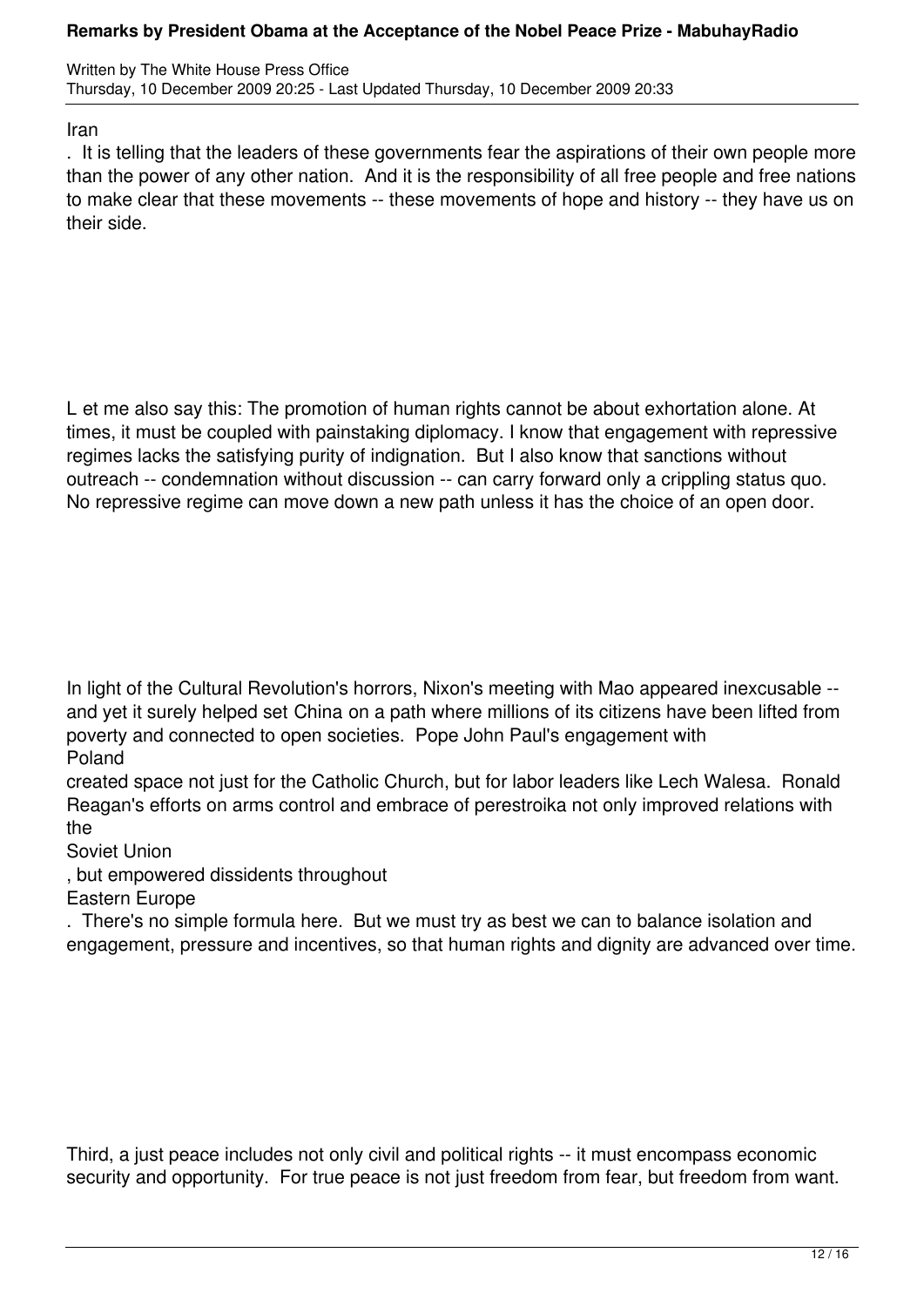It is undoubtedly true that development rarely takes root without security; it is also true that security does not exist where human beings do not have access to enough food, or clean water, or the medicine and shelter they need to survive. It does not exist where children can't aspire to a decent education or a job that supports a family. The absence of hope can rot a society from within.

And that's why helping farmers feed their own people -- or nations educate their children and care for the sick -- is not mere charity. It's also why the world must come together to confront climate change. There is little scientific dispute that if we do nothing, we will face more drought, more famine, more mass displacement -- all of which will fuel more conflict for decades. For this reason, it is not merely scientists and environmental activists who call for swift and forceful action -- it's military leaders in my own country and others who understand our common security hangs in the balance.

A greements among nations. Strong institutions. Support for human rights. Investments in development. All these are vital ingredients in bringing about the evolution that President Kennedy spoke about. And yet, I do not believe that we will have the will, the determination, the staying power, to complete this work without something more -- and that's the continued expansion of our moral imagination; an insistence that there's something irreducible that we all share.

As the world grows smaller, you might think it would be easier for human beings to recognize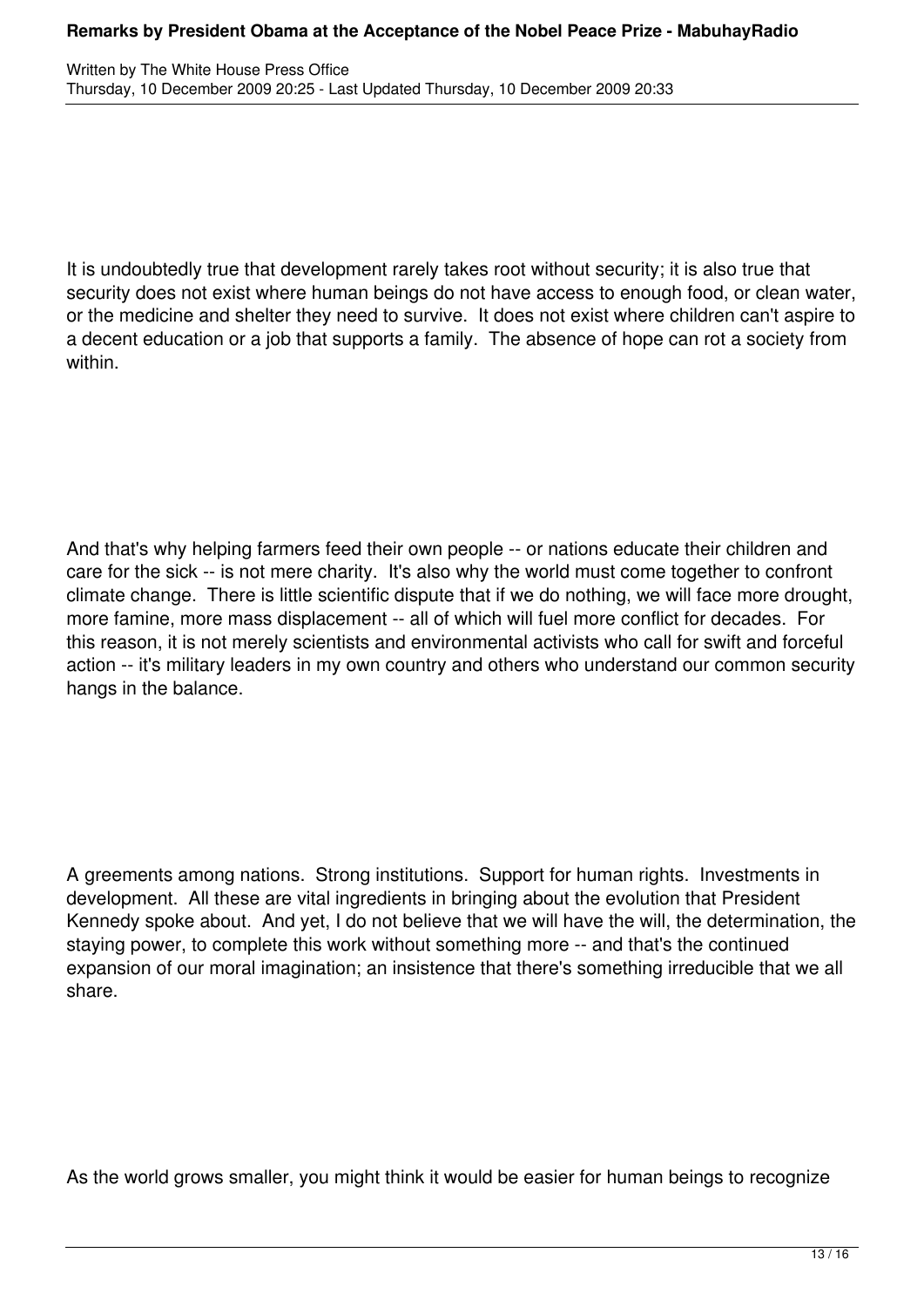Written by The White House Press Office Thursday, 10 December 2009 20:25 - Last Updated Thursday, 10 December 2009 20:33

how similar we are; to understand that we're all basically seeking the same things; that we all hope for the chance to live out our lives with some measure of happiness and fulfillment for ourselves and our families.

And yet somehow, given the dizzying pace of globalization, the cultural leveling of modernity, it perhaps comes as no surprise that people fear the loss of what they cherish in their particular identities -- their race, their tribe, and perhaps most powerfully their religion. In some places, this fear has led to conflict. At times, it even feels like we're moving backwards. We see it in the Middle East, as the conflict between Arabs and Jews seems to harden. We see it in nations that are torn asunder by tribal lines.

And most dangerously, we see it in the way that religion is used to justify the murder of innocents by those who have distorted and defiled the great religion of Islam, and who attacked my country from Afghanistan. These extremists are not the first to kill in the name of God; the cruelties of the Crusades are amply recorded. But they remind us that no Holy War can ever be a just war. For if you truly believe that you are carrying out divine will, then there is no need for restraint -- no need to spare the pregnant mother, or the medic, or the Red Cross worker, or even a person of one's own faith. Such a warped view of religion is not just incompatible with the concept of peace, but I believe it's incompatible with the very purpose of faith -- for the one rule that lies at the heart of every major religion is that we do unto others as we would have them do unto us.

Adhering to this law of love has always been the core struggle of human nature. For we are fallible. We make mistakes, and fall victim to the temptations of pride, and power, and sometimes evil. Even those of us with the best of intentions will at times fail to right the wrongs before us.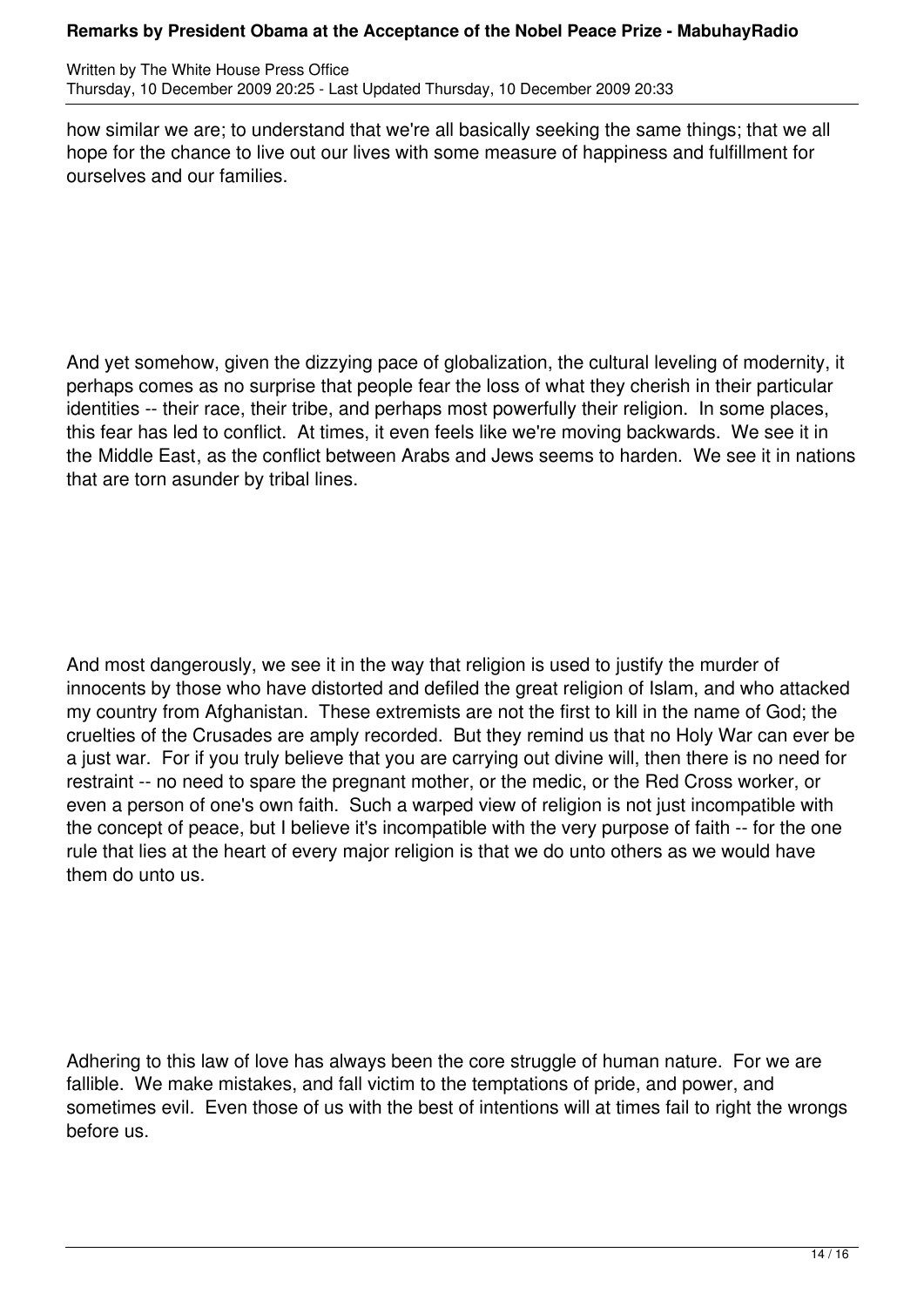But we do not have to think that human nature is perfect for us to still believe that the human condition can be perfected. We do not have to live in an idealized world to still reach for those ideals that will make it a better place. The non-violence practiced by men like Gandhi and King may not have been practical or possible in every circumstance, but the love that they preached -- their fundamental faith in human progress -- that must always be the North Star that guides us on our journey.

For if we lose that faith -- if we dismiss it as silly or naïve; if we divorce it from the decisions that we make on issues of war and peace -- then we lose what's best about humanity. We lose our sense of possibility. We lose our moral compass.

Like generations have before us, we must reject that future. As Dr. King said at this occasion so many years ago, "I refuse to accept despair as the final response to the ambiguities of history. I refuse to accept the idea that the 'isness' of man's present condition makes him morally incapable of reaching up for the eternal 'oughtness' that forever confronts him."

Let us reach for the world that ought to be -- that spark of the divine that still stirs within each of our souls. (Applause.)

S omewhere today, in the here and now, in the world as it is, a soldier sees he's outgunned, but